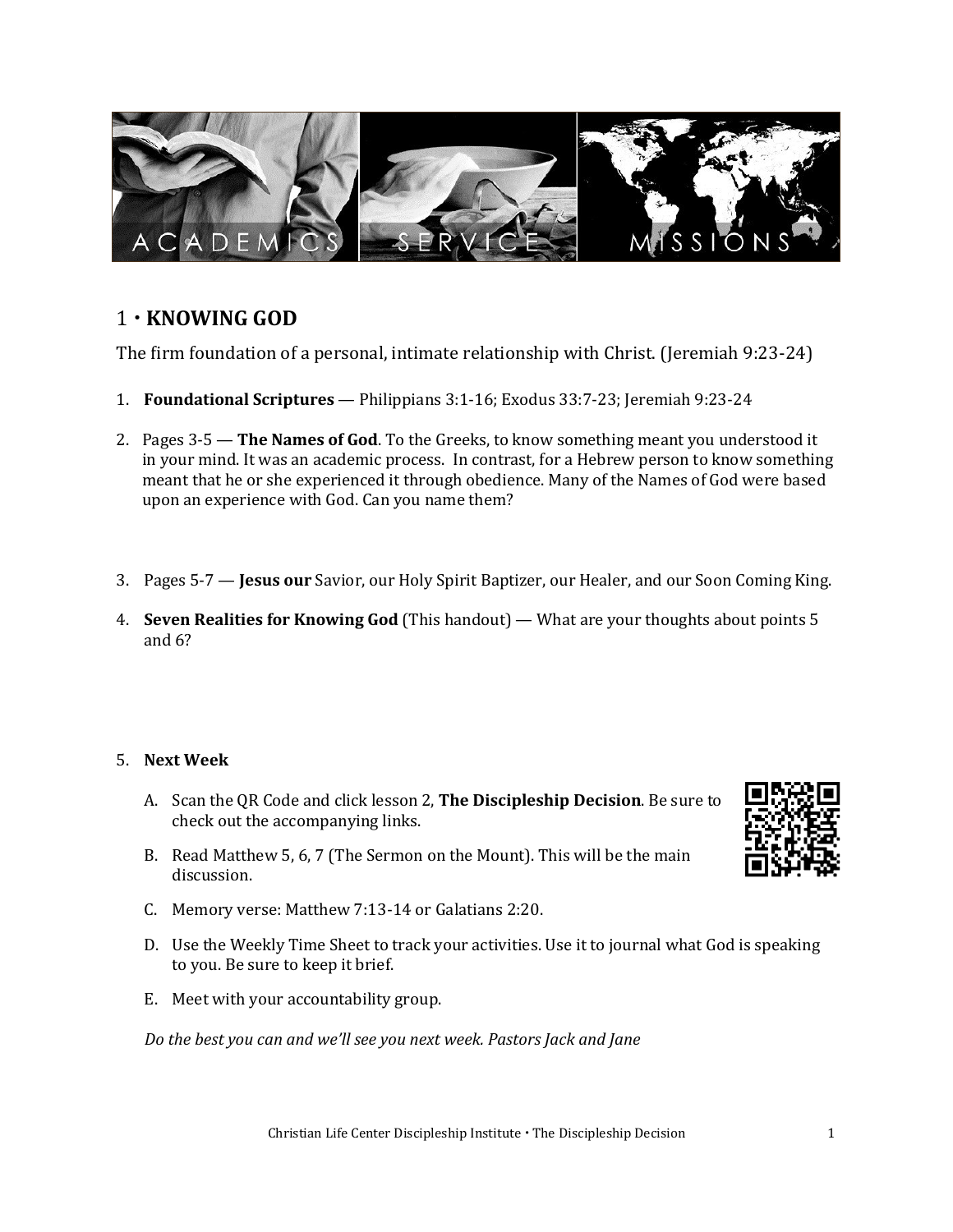

## **SEVEN REALITIES FOR KNOWING GOD**

*Adapted from Experiencing God by Henry T. Blackaby, Claude V. King*

Go through the following points and answer the questions.

- 1. **God is always at work around you**.
	- Philippians 2:13 *…for it is God who works in you both to will and to do for His good pleasure.*  (John 5:17)
	- Look to see what God says and how He works in the lives of people in Scripture. Make your decisions and evaluate your experiences based on Biblical truths.
	- Do you believe God is at work around you right now? If so, what do you sense He is presently doing?
- 2. **God pursues a continuing relationship with you that is real and personal**.
	- Jeremiah 31:3 *The Lord appeared to me (Israel) from ages past, saying, "I have loved you with an everlasting love; therefore with lovingkindness I have drawn you and continued My faithfulness to you."* (Hosea 11:4; John 3:16)
	- Adam's sin caused him to hide from God. But even then, God pursued him and asked, "Adam, where are you?" (Genesis 4:9) What does Psalm 139:1-12 reveal about God's passion and love towards us?
	- What has God done lately that provided you an opportunity to come to know Him more personally than you had before?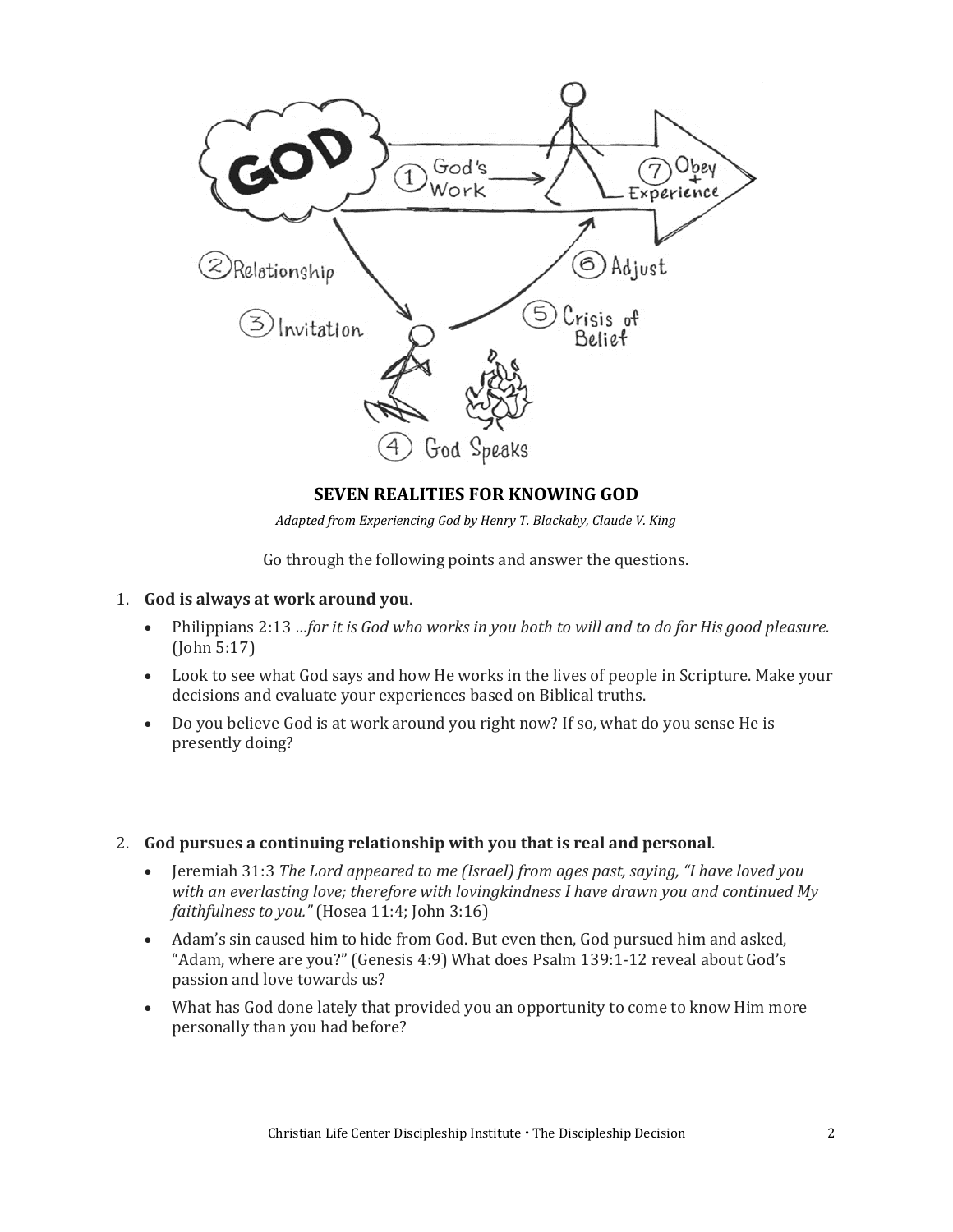- 3. **God invites you to become involved with Him in His work**.
	- John 5:17, 19-20 *But Jesus answered them, "My Father has been working until now, and I have been working." …Then Jesus answered and said to them, "Most assuredly, I say to you, the Son can do nothing of Himself, but what He sees the Father do; for whatever He does, the Son also does in like manner. For the Father loves the Son, and shows Him all things that He Himself does; and He will show Him greater works than these,…"* (John 14:21)
	- Is God inviting you to join Him in His activity? If so, what is He asking you to do?
- 4. **God speaks by the Holy Spirit through the Bible, prayer, circumstances, and the church to reveal Himself, His purposes, and His ways**.
	- John 16:13 *However, when He, the Spirit of truth, has come, He will guide you into all truth; for He will not speak on His own authority, but whatever He hears He will speak; and He will tell you things to come.*
	- Learn to hear and identify His voice. 1 Kings 19:11-12 *…and after the earthquake a fire, but the Lord was not in the fire; and after the fire a still small voice.*
	- Have you heard God speak to you recently? If so, what did He say? What have you done in response?

## 5. **God's invitation for you to work with Him always leads you to a crisis of belief that requires faith and action**.

- Hebrews 11:6 *But without faith it is impossible to please Him, for he who comes to God must*  believe that He is, and that He is a rewarder of those who diligently seek Him. (James 2:17-26)
- An encounter with God requires faith because they are God sized. What you do in response to God's invitation reveals what you believe about God. True faith requires action!
- Read Mark 9:21-24. Notice the father's response when Jesus said to him, *"If you can believe, all things are possible to him who believes." Immediately the father of the child cried out and said with tears, "Lord, I believe; help my unbelief!"*
- Are you presently experiencing a crisis of belief? If so, why?

#### 6. **You must make major adjustments in your life to join God in what He is doing**.

• You cannot stay where you are and go with God at the same time. Jim Eliot, missionary to Quichua tribe in South America, said, "He is no fool who gives what he cannot keep to gain what he cannot lose."